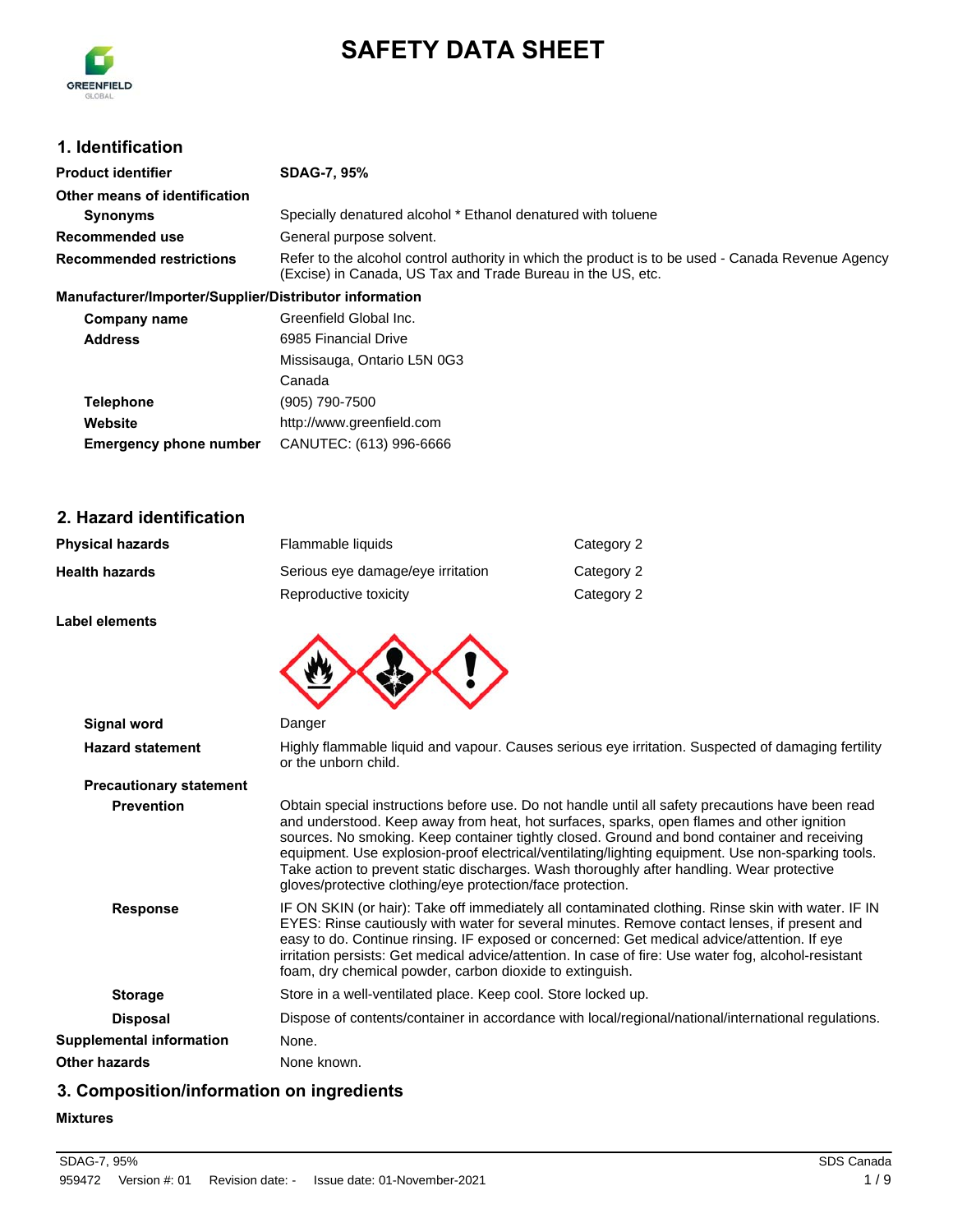| <b>Chemical name</b>                     | Common name and synonyms | <b>CAS</b> number | %    |
|------------------------------------------|--------------------------|-------------------|------|
| Ethanol                                  |                          | 64-17-5           | 91.9 |
| Toluene                                  |                          | 108-88-3          | 0.5  |
| Other components below reportable levels |                          |                   | 7.6  |

All concentrations are in percent by weight unless ingredient is a gas. Gas concentrations are in percent by volume.

| 4. First-aid measures                                                        |                                                                                                                                                                                                                                                                                                                                                                                                                |
|------------------------------------------------------------------------------|----------------------------------------------------------------------------------------------------------------------------------------------------------------------------------------------------------------------------------------------------------------------------------------------------------------------------------------------------------------------------------------------------------------|
| <b>Inhalation</b>                                                            | Move to fresh air. Call a physician if symptoms develop or persist.                                                                                                                                                                                                                                                                                                                                            |
| <b>Skin contact</b>                                                          | Take off immediately all contaminated clothing. Rinse skin with water/shower. Get medical<br>attention if irritation develops and persists.                                                                                                                                                                                                                                                                    |
| Eye contact                                                                  | Immediately flush eyes with plenty of water for at least 15 minutes. Remove contact lenses, if<br>present and easy to do. Continue rinsing. Get medical attention if irritation develops and persists.                                                                                                                                                                                                         |
| Ingestion                                                                    | Rinse mouth. Get medical attention if symptoms occur.                                                                                                                                                                                                                                                                                                                                                          |
| <b>Most important</b><br>symptoms/effects, acute and<br>delayed              | Headache. Severe eye irritation. Symptoms may include stinging, tearing, redness, swelling, and<br>blurred vision. Coughing.                                                                                                                                                                                                                                                                                   |
| Indication of immediate<br>medical attention and special<br>treatment needed | Provide general supportive measures and treat symptomatically. Thermal burns: Flush with water<br>immediately. While flushing, remove clothes which do not adhere to affected area. Call an<br>ambulance. Continue flushing during transport to hospital. Keep victim under observation.<br>Symptoms may be delayed.                                                                                           |
| <b>General information</b>                                                   | Take off all contaminated clothing immediately. IF exposed or concerned: Get medical<br>advice/attention. If you feel unwell, seek medical advice (show the label where possible). Ensure<br>that medical personnel are aware of the material(s) involved, and take precautions to protect<br>themselves. Show this safety data sheet to the doctor in attendance. Wash contaminated clothing<br>before reuse. |
| 5. Fire-fighting measures                                                    |                                                                                                                                                                                                                                                                                                                                                                                                                |
| Suitable extinguishing media                                                 | Water fog. Alcohol resistant foam. Dry chemical powder. Carbon dioxide (CO2).                                                                                                                                                                                                                                                                                                                                  |
| Unsuitable extinguishing                                                     | Do not use water jet as an extinguisher, as this will spread the fire.                                                                                                                                                                                                                                                                                                                                         |

Combustion products may include: Carbon oxides.

**Special protective equipment** Self-contained breathing apparatus and full protective clothing must be worn in case of fire.

**Specific methods** Use standard firefighting procedures and consider the hazards of other involved materials.

so without risk. Use water spray to keep fire-exposed containers cool.

Vapours may form explosive mixtures with air. Vapours may travel considerable distance to a source of ignition and flash back. During fire, gases hazardous to health may be formed.

In case of fire and/or explosion do not breathe fumes. Move containers from fire area if you can do

#### **6. Accidental release measures**

**Specific hazards arising from**

**and precautions for firefighters**

**equipment/instructions**

**media**

**the chemical**

**Fire fighting**

| <b>Personal precautions,</b><br>protective equipment and<br>emergency procedures | Keep unnecessary personnel away. Keep people away from and upwind of spill/leak. Eliminate all<br>ignition sources (no smoking, flares, sparks, or flames in immediate area). Wear appropriate<br>protective equipment and clothing during clean-up. Do not touch damaged containers or spilled<br>material unless wearing appropriate protective clothing. Ventilate closed spaces before entering<br>them. Local authorities should be advised if significant spillages cannot be contained. For personal<br>protection, see section 8 of the SDS. |
|----------------------------------------------------------------------------------|------------------------------------------------------------------------------------------------------------------------------------------------------------------------------------------------------------------------------------------------------------------------------------------------------------------------------------------------------------------------------------------------------------------------------------------------------------------------------------------------------------------------------------------------------|
| <b>Methods and materials for</b><br>containment and cleaning up                  | Eliminate all ignition sources (no smoking, flares, sparks, or flames in immediate area). Keep<br>combustibles (wood, paper, oil etc) away from spilled material. Take precautionary measures<br>against static discharge. Use only non-sparking tools. This product is miscible in water.                                                                                                                                                                                                                                                           |
|                                                                                  | Large Spills: Stop the flow of material, if this is without risk. Dike the spilled material, where this is<br>possible. Use a non-combustible material like vermiculite, sand or earth to soak up the product<br>and place into a container for later disposal. Following product recovery, flush area with water.                                                                                                                                                                                                                                   |
|                                                                                  | Small Spills: Absorb with earth, sand or other non-combustible material and transfer to containers<br>for later disposal. Clean surface thoroughly to remove residual contamination.                                                                                                                                                                                                                                                                                                                                                                 |
| <b>Environmental precautions</b>                                                 | Never return spills to original containers for re-use. For waste disposal, see section 13 of the SDS.<br>Avoid discharge into drains, water courses or onto the ground.                                                                                                                                                                                                                                                                                                                                                                              |

**General fire hazards** Highly flammable liquid and vapour.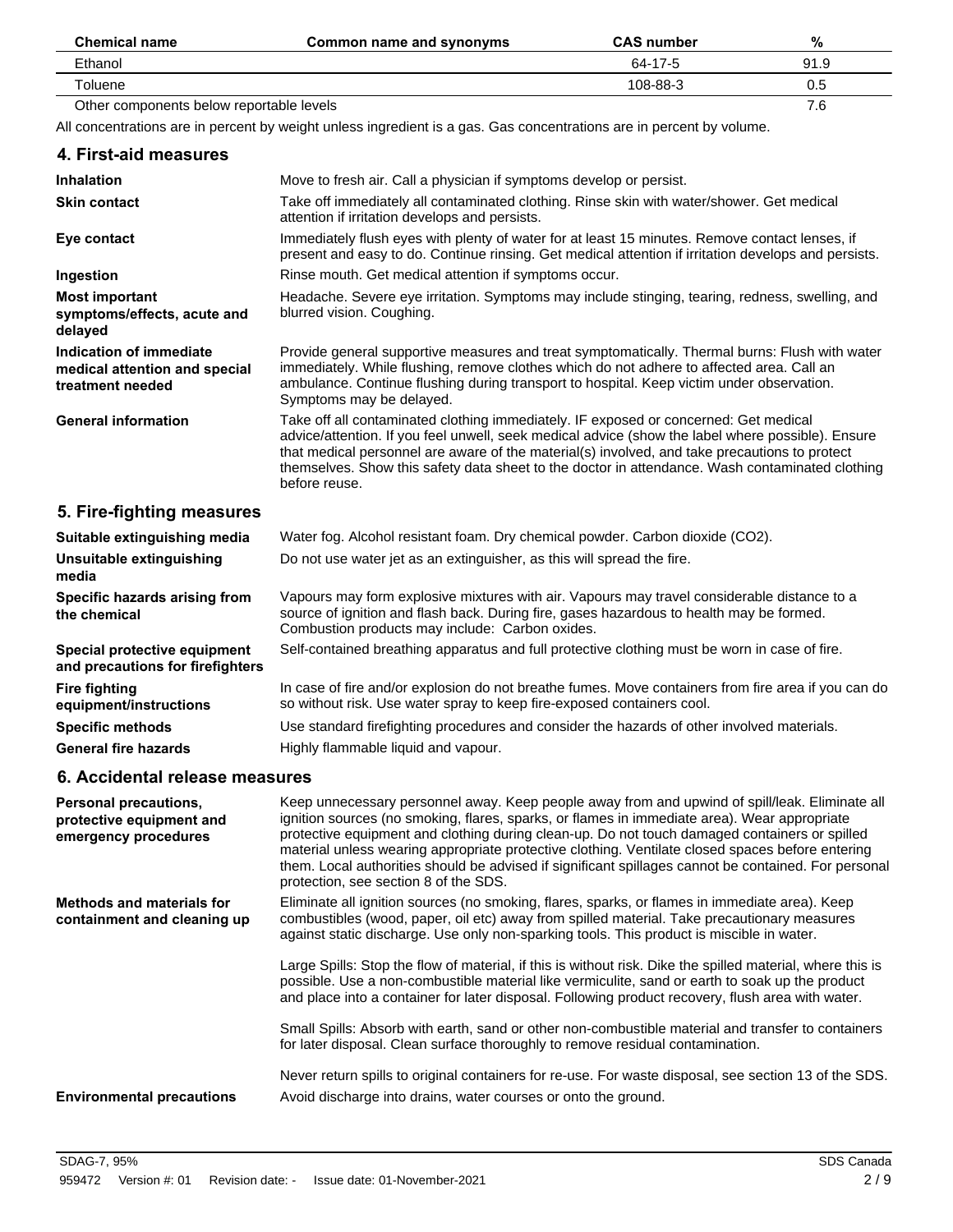## **7. Handling and storage**

| <b>Precautions for safe handling</b>                            | Obtain special instructions before use. Do not handle until all safety precautions have been read<br>and understood. Do not handle, store or open near an open flame, sources of heat or sources of<br>ignition. Protect material from direct sunlight. When using do not smoke. Explosion-proof general<br>and local exhaust ventilation. Take precautionary measures against static discharges. All<br>equipment used when handling the product must be grounded. Use non-sparking tools and<br>explosion-proof equipment. Avoid contact with eyes. Avoid prolonged exposure. Pregnant or<br>breastfeeding women must not handle this product. Should be handled in closed systems, if<br>possible. Wear appropriate personal protective equipment. Observe good industrial hygiene<br>practices. |
|-----------------------------------------------------------------|-----------------------------------------------------------------------------------------------------------------------------------------------------------------------------------------------------------------------------------------------------------------------------------------------------------------------------------------------------------------------------------------------------------------------------------------------------------------------------------------------------------------------------------------------------------------------------------------------------------------------------------------------------------------------------------------------------------------------------------------------------------------------------------------------------|
| Conditions for safe storage,<br>including any incompatibilities | Store locked up. Keep away from heat, sparks and open flame. Prevent electrostatic charge<br>build-up by using common bonding and grounding techniques. Store in a cool, dry place out of<br>direct sunlight. Store in tightly closed container. Store in a well-ventilated place. Keep in an area<br>equipped with sprinklers. Store away from incompatible materials (see section 10 of the SDS).                                                                                                                                                                                                                                                                                                                                                                                                 |

## **8. Exposure controls/personal protection**

| <b>US. ACGIH Threshold Limit Values</b><br><b>Components</b>                                                                                                   | <b>Type</b> | <b>Value</b>                                                                                                  |  |
|----------------------------------------------------------------------------------------------------------------------------------------------------------------|-------------|---------------------------------------------------------------------------------------------------------------|--|
| Ethanol (CAS 64-17-5)                                                                                                                                          | <b>STEL</b> | 1000 ppm                                                                                                      |  |
| Toluene (CAS 108-88-3)                                                                                                                                         | <b>TWA</b>  | 20 ppm                                                                                                        |  |
| Canada. Alberta OELs (Occupational Health & Safety Code, Schedule 1, Table 2)                                                                                  |             |                                                                                                               |  |
| <b>Components</b>                                                                                                                                              | <b>Type</b> | <b>Value</b>                                                                                                  |  |
| Ethanol (CAS 64-17-5)                                                                                                                                          | <b>TWA</b>  | 1880 mg/m3                                                                                                    |  |
|                                                                                                                                                                |             | 1000 ppm                                                                                                      |  |
| Toluene (CAS 108-88-3)                                                                                                                                         | TWA         | 188 mg/m3                                                                                                     |  |
|                                                                                                                                                                |             | 50 ppm                                                                                                        |  |
|                                                                                                                                                                |             | Canada. British Columbia OELs. (Occupational Exposure Limits for Chemical Substances, Occupational Health and |  |
| Safety Regulation 296/97, as amended)                                                                                                                          |             |                                                                                                               |  |
| <b>Components</b>                                                                                                                                              | <b>Type</b> | <b>Value</b>                                                                                                  |  |
| Ethanol (CAS 64-17-5)                                                                                                                                          | <b>STEL</b> | 1000 ppm                                                                                                      |  |
| Toluene (CAS 108-88-3)                                                                                                                                         | <b>TWA</b>  | 20 ppm                                                                                                        |  |
| Canada. Manitoba OELs (Reg. 217/2006, The Workplace Safety And Health Act)                                                                                     |             |                                                                                                               |  |
| <b>Components</b>                                                                                                                                              | <b>Type</b> | <b>Value</b>                                                                                                  |  |
| Ethanol (CAS 64-17-5)                                                                                                                                          | <b>STEL</b> | 1000 ppm                                                                                                      |  |
| Toluene (CAS 108-88-3)                                                                                                                                         | <b>TWA</b>  | 20 ppm                                                                                                        |  |
| Canada. Ontario OELs. (Control of Exposure to Biological or Chemical Agents)                                                                                   |             |                                                                                                               |  |
| <b>Components</b>                                                                                                                                              | <b>Type</b> | Value                                                                                                         |  |
| Ethanol (CAS 64-17-5)                                                                                                                                          | <b>STEL</b> | 1000 ppm                                                                                                      |  |
| Toluene (CAS 108-88-3)                                                                                                                                         | <b>TWA</b>  | 20 ppm                                                                                                        |  |
| Canada. Quebec OELs. (Ministry of Labor - Regulation respecting occupational health and safety)                                                                |             |                                                                                                               |  |
| <b>Components</b>                                                                                                                                              | <b>Type</b> | Value                                                                                                         |  |
|                                                                                                                                                                |             |                                                                                                               |  |
|                                                                                                                                                                | <b>TWA</b>  | 1880 mg/m $3$                                                                                                 |  |
| Ethanol (CAS 64-17-5)                                                                                                                                          |             | 1000 ppm                                                                                                      |  |
|                                                                                                                                                                | <b>TWA</b>  | 188 mg/m3                                                                                                     |  |
|                                                                                                                                                                |             | 50 ppm                                                                                                        |  |
|                                                                                                                                                                |             |                                                                                                               |  |
|                                                                                                                                                                | <b>Type</b> | Value                                                                                                         |  |
|                                                                                                                                                                | 15 minute   | 1250 ppm                                                                                                      |  |
| Toluene (CAS 108-88-3)<br>Canada. Saskatchewan OELs (Occupational Health and Safety Regulations, 1996, Table 21)<br><b>Components</b><br>Ethanol (CAS 64-17-5) | 8 hour      | 1000 ppm                                                                                                      |  |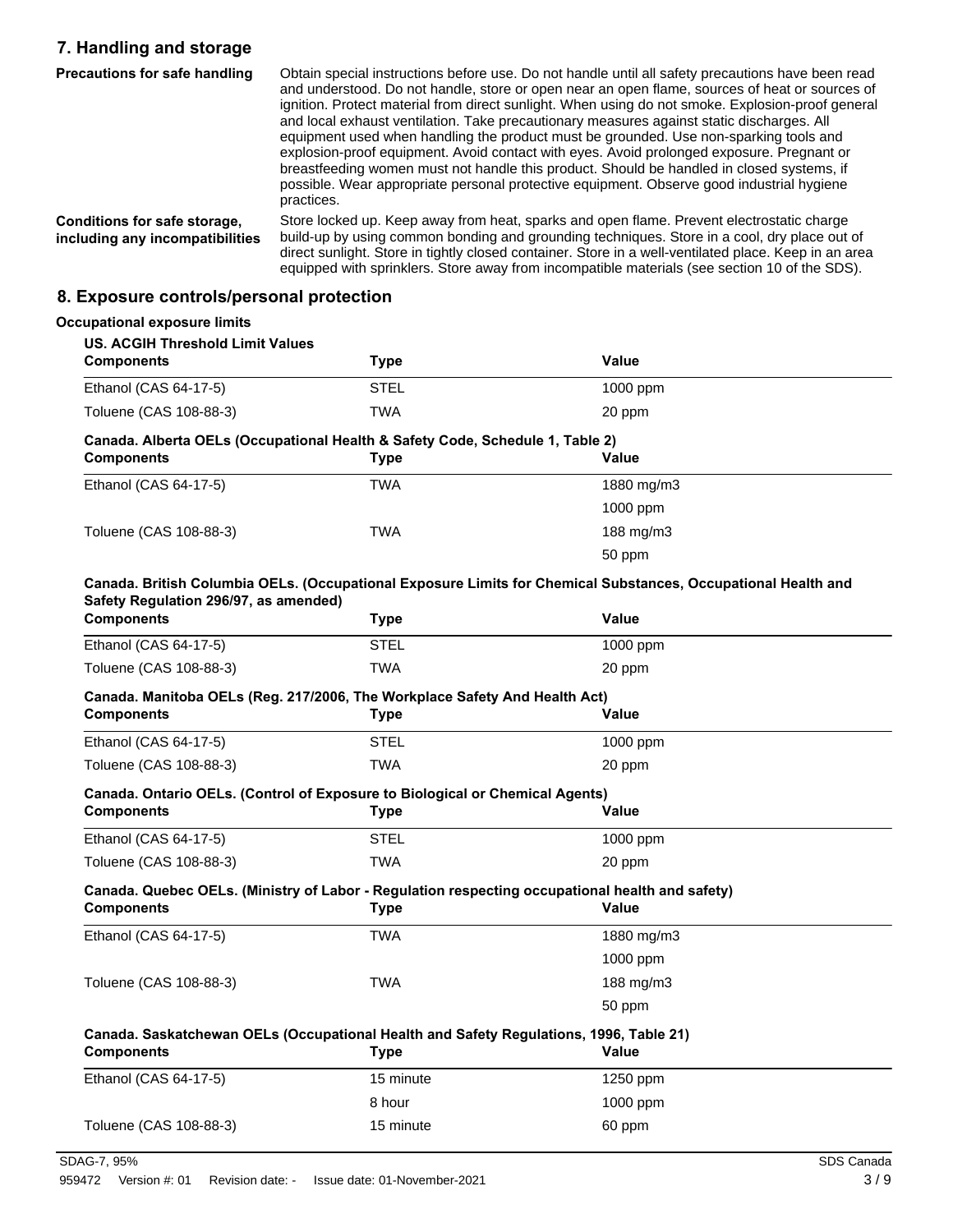|                                                                                                                                                                                                                                                                                                                                                                                                                                                                                                                                                                                                 | Canada. Saskatchewan OELs (Occupational Health and Safety Regulations, 1996, Table 21)<br>Value |                                                                                       |
|-------------------------------------------------------------------------------------------------------------------------------------------------------------------------------------------------------------------------------------------------------------------------------------------------------------------------------------------------------------------------------------------------------------------------------------------------------------------------------------------------------------------------------------------------------------------------------------------------|-------------------------------------------------------------------------------------------------|---------------------------------------------------------------------------------------|
| 8 hour                                                                                                                                                                                                                                                                                                                                                                                                                                                                                                                                                                                          |                                                                                                 | 50 ppm                                                                                |
|                                                                                                                                                                                                                                                                                                                                                                                                                                                                                                                                                                                                 |                                                                                                 |                                                                                       |
|                                                                                                                                                                                                                                                                                                                                                                                                                                                                                                                                                                                                 |                                                                                                 |                                                                                       |
| <b>Determinant</b>                                                                                                                                                                                                                                                                                                                                                                                                                                                                                                                                                                              | <b>Specimen</b>                                                                                 | <b>Sampling Time</b>                                                                  |
| o-Cresol, with<br>hydrolysis                                                                                                                                                                                                                                                                                                                                                                                                                                                                                                                                                                    | Creatinine in<br>urine                                                                          |                                                                                       |
| Toluene                                                                                                                                                                                                                                                                                                                                                                                                                                                                                                                                                                                         | Urine                                                                                           |                                                                                       |
| Toluene                                                                                                                                                                                                                                                                                                                                                                                                                                                                                                                                                                                         | <b>Blood</b>                                                                                    |                                                                                       |
| * - For sampling details, please see the source document.                                                                                                                                                                                                                                                                                                                                                                                                                                                                                                                                       |                                                                                                 |                                                                                       |
|                                                                                                                                                                                                                                                                                                                                                                                                                                                                                                                                                                                                 |                                                                                                 |                                                                                       |
|                                                                                                                                                                                                                                                                                                                                                                                                                                                                                                                                                                                                 |                                                                                                 |                                                                                       |
|                                                                                                                                                                                                                                                                                                                                                                                                                                                                                                                                                                                                 | Can be absorbed through the skin.                                                               |                                                                                       |
|                                                                                                                                                                                                                                                                                                                                                                                                                                                                                                                                                                                                 |                                                                                                 |                                                                                       |
|                                                                                                                                                                                                                                                                                                                                                                                                                                                                                                                                                                                                 | Can be absorbed through the skin.                                                               |                                                                                       |
|                                                                                                                                                                                                                                                                                                                                                                                                                                                                                                                                                                                                 | Can be absorbed through the skin.                                                               |                                                                                       |
| Explosion-proof general and local exhaust ventilation. Good general ventilation should be used.<br>Ventilation rates should be matched to conditions. If applicable, use process enclosures, local<br>exhaust ventilation, or other engineering controls to maintain airborne levels below recommended<br>exposure limits. If exposure limits have not been established, maintain airborne levels to an<br>acceptable level. Provide eyewash station and safety shower.                                                                                                                         |                                                                                                 |                                                                                       |
| Individual protection measures, such as personal protective equipment                                                                                                                                                                                                                                                                                                                                                                                                                                                                                                                           |                                                                                                 |                                                                                       |
|                                                                                                                                                                                                                                                                                                                                                                                                                                                                                                                                                                                                 |                                                                                                 | Wear safety glasses with side shields (or goggles). Chemical goggles are recommended. |
|                                                                                                                                                                                                                                                                                                                                                                                                                                                                                                                                                                                                 |                                                                                                 |                                                                                       |
| Wear appropriate chemical resistant gloves. Suitable gloves can be recommended by the glove<br>supplier. Be aware that the liquid may penetrate the gloves. Frequent change is advisable.                                                                                                                                                                                                                                                                                                                                                                                                       |                                                                                                 |                                                                                       |
| Wear appropriate chemical resistant clothing. Use of an impervious apron is recommended.                                                                                                                                                                                                                                                                                                                                                                                                                                                                                                        |                                                                                                 |                                                                                       |
| If engineering controls do not maintain airborne concentrations below recommended exposure<br>limits (where applicable) or to an acceptable level (in countries where exposure limits have not<br>been established), an approved respirator must be worn. Respirator type: Chemical respirator with<br>organic vapour cartridge and full facepiece. Use a positive-pressure air-supplied respirator if there<br>is any potential for an uncontrolled release, exposure levels are not known, or any other<br>circumstances where air-purifying respirators may not provide adequate protection. |                                                                                                 |                                                                                       |
|                                                                                                                                                                                                                                                                                                                                                                                                                                                                                                                                                                                                 | Wear appropriate thermal protective clothing, when necessary.                                   |                                                                                       |
| Observe any medical surveillance requirements. When using do not smoke. Always observe good<br>personal hygiene measures, such as washing after handling the material and before eating,<br>drinking, and/or smoking. Routinely wash work clothing and protective equipment to remove<br>contaminants.                                                                                                                                                                                                                                                                                          |                                                                                                 |                                                                                       |
|                                                                                                                                                                                                                                                                                                                                                                                                                                                                                                                                                                                                 |                                                                                                 |                                                                                       |

| <b>Appearance</b>                          |                                        |
|--------------------------------------------|----------------------------------------|
| <b>Physical state</b>                      | Liquid.                                |
| Form                                       | Liquid.                                |
| Colour                                     | Clear liquid; invisible vapour.        |
| Odour                                      | Not available.                         |
| <b>Odour threshold</b>                     | Not available.                         |
| рH                                         | Not available.                         |
| Melting point/freezing point               | $<$ -90 °C ( $<$ -130 °F)              |
| Initial boiling point and boiling<br>range | 78.5 °C (173.3 °F)                     |
| <b>Flash point</b>                         | 13 - 14 °C (55.4 - 57.2 °F) Closed cup |
| <b>Evaporation rate</b>                    | $3 - 3.3$ (butyl acetate = 1)          |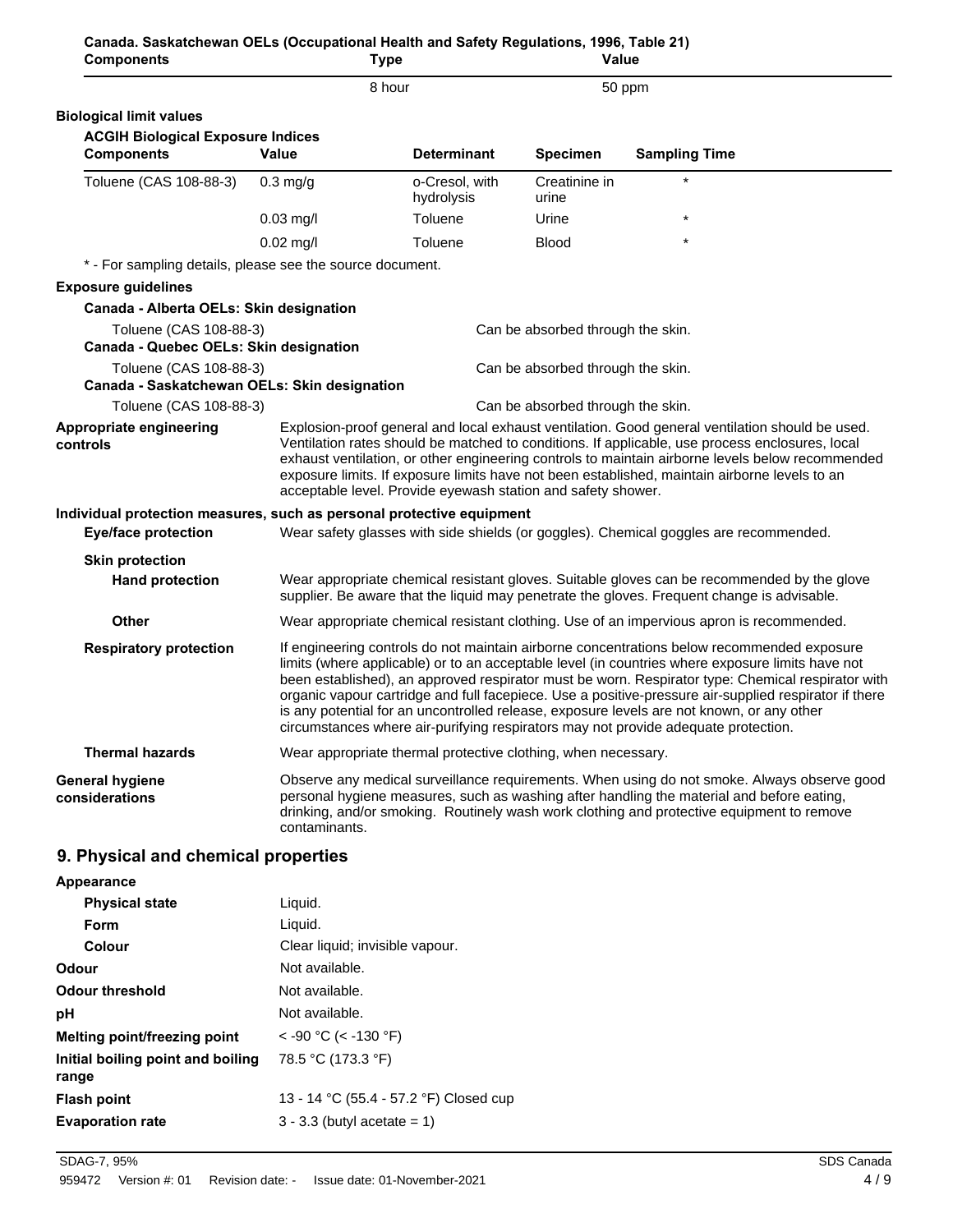| Flammability (solid, gas)                         | Not applicable.                                                                        |
|---------------------------------------------------|----------------------------------------------------------------------------------------|
| Upper/lower flammability or explosive limits      |                                                                                        |
| Explosive limit - lower (%)                       | 3.3 % v/v (for 100% Ethyl Alcohol)                                                     |
| <b>Explosive limit - upper</b><br>$(\%)$          | 19 % v/v (for 100% Ethyl Alcohol)                                                      |
| Vapour pressure                                   | Not available.                                                                         |
| Vapour density                                    | Not available.                                                                         |
| <b>Relative density</b>                           | Not available.                                                                         |
| Solubility(ies)                                   |                                                                                        |
| Solubility (water)                                | Completely soluble.                                                                    |
| <b>Partition coefficient</b><br>(n-octanol/water) | Not available.                                                                         |
| <b>Auto-ignition temperature</b>                  | 363 °C (685.4 °F) (for 100% Ethyl Alcohol)                                             |
| <b>Decomposition temperature</b>                  | Not available.                                                                         |
| <b>Viscosity</b>                                  | Not available.                                                                         |
| Other information                                 |                                                                                        |
| <b>Bulk density</b>                               | 6.61 - 6.8 lb/gal (15.56 °C (60.01 °F))                                                |
| <b>Explosive properties</b>                       | Not explosive.                                                                         |
| <b>Oxidising properties</b>                       | Not oxidising.                                                                         |
| 10. Stability and reactivity                      |                                                                                        |
|                                                   | The number is stable and non-reactive varies nonsel acoditions of variety and and then |

| <b>Reactivity</b>                            | The product is stable and non-reactive under normal conditions of use, storage and transport.                                                     |
|----------------------------------------------|---------------------------------------------------------------------------------------------------------------------------------------------------|
| <b>Chemical stability</b>                    | Material is stable under normal conditions.                                                                                                       |
| <b>Possibility of hazardous</b><br>reactions | No dangerous reaction known under conditions of normal use.                                                                                       |
| <b>Conditions to avoid</b>                   | Avoid heat, sparks, open flames and other ignition sources. Avoid temperatures exceeding the<br>flash point. Contact with incompatible materials. |
| Incompatible materials                       | Strong oxidising agents.                                                                                                                          |
| <b>Hazardous decomposition</b><br>products   | No hazardous decomposition products are known.                                                                                                    |

## **11. Toxicological information**

#### **Information on likely routes of exposure**

| <b>Inhalation</b>                                                                  | Prolonged inhalation may be harmful.                                                                                         |
|------------------------------------------------------------------------------------|------------------------------------------------------------------------------------------------------------------------------|
| <b>Skin contact</b>                                                                | Frequent or prolonged contact may defat and dry the skin, leading to discomfort and dermatitis.                              |
| Eye contact                                                                        | Causes serious eye irritation.                                                                                               |
| Ingestion                                                                          | Expected to be a low ingestion hazard.                                                                                       |
| Symptoms related to the<br>physical, chemical and<br>toxicological characteristics | Headache. Severe eye irritation. Symptoms may include stinging, tearing, redness, swelling, and<br>blurred vision. Coughing. |

#### **Information on toxicological effects**

| <b>Acute toxicity</b> | Not expected to be acutely toxic. |                         |  |
|-----------------------|-----------------------------------|-------------------------|--|
| <b>Components</b>     | <b>Species</b>                    | <b>Test Results</b>     |  |
| Ethanol (CAS 64-17-5) |                                   |                         |  |
| <b>Acute</b>          |                                   |                         |  |
| <b>Inhalation</b>     |                                   |                         |  |
| Vapour                |                                   |                         |  |
| LC50                  | Rat                               | 117 - 125 mg/l, 4 Hours |  |
| Oral                  |                                   |                         |  |
| LD50                  | Rat                               | 10470 mg/kg             |  |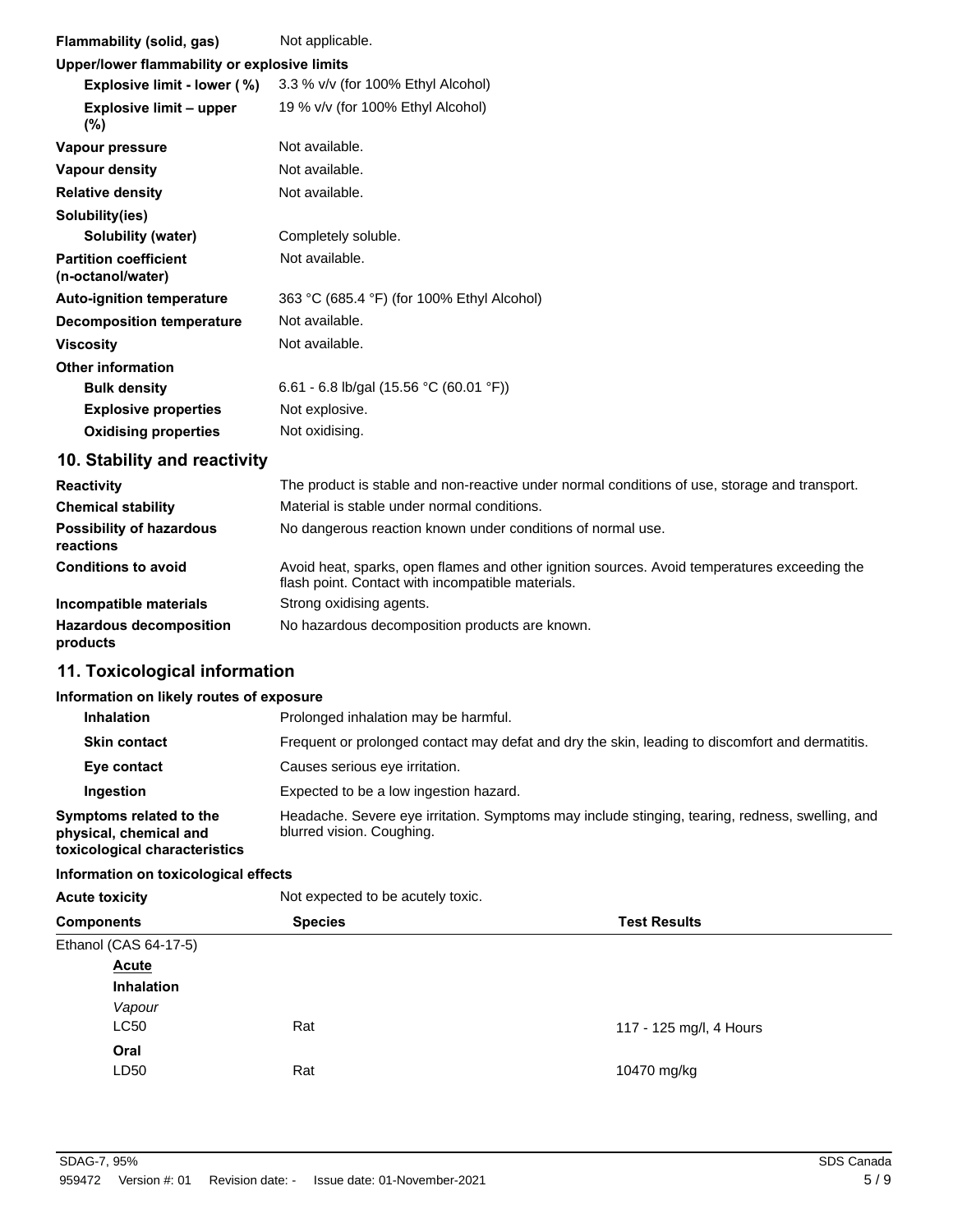| <b>Components</b>                                     | <b>Species</b>                                            | <b>Test Results</b>                                                                      |
|-------------------------------------------------------|-----------------------------------------------------------|------------------------------------------------------------------------------------------|
| Toluene (CAS 108-88-3)                                |                                                           |                                                                                          |
| <b>Acute</b>                                          |                                                           |                                                                                          |
| Dermal                                                |                                                           |                                                                                          |
| LD50                                                  | Rabbit                                                    | 12200 mg/kg                                                                              |
| <b>Inhalation</b>                                     |                                                           |                                                                                          |
| Vapour                                                |                                                           |                                                                                          |
| <b>LC50</b>                                           | Rat                                                       | 28.1 mg/l, 4 Hours                                                                       |
| <b>Skin corrosion/irritation</b>                      | Prolonged skin contact may cause temporary irritation.    |                                                                                          |
| Serious eye damage/eye<br>irritation                  | Causes serious eye irritation.                            |                                                                                          |
| <b>Respiratory or skin sensitisation</b>              |                                                           |                                                                                          |
| <b>Respiratory sensitisation</b>                      | Not a respiratory sensitiser.                             |                                                                                          |
| <b>Skin sensitisation</b>                             | This product is not expected to cause skin sensitisation. |                                                                                          |
| Germ cell mutagenicity                                | mutagenic or genotoxic.                                   | No data available to indicate product or any components present at greater than 0.1% are |
| Carcinogenicity                                       |                                                           |                                                                                          |
| <b>ACGIH Carcinogens</b>                              |                                                           |                                                                                          |
| Ethanol (CAS 64-17-5)                                 |                                                           | A3 Confirmed animal carcinogen with unknown relevance to<br>humans.                      |
| Toluene (CAS 108-88-3)                                |                                                           | A4 Not classifiable as a human carcinogen.                                               |
| Canada - Manitoba OELs: carcinogenicity               |                                                           |                                                                                          |
| Ethanol (CAS 64-17-5)<br>Toluene (CAS 108-88-3)       |                                                           | Confirmed animal carcinogen with unknown relevance to humans.                            |
|                                                       | IARC Monographs. Overall Evaluation of Carcinogenicity    | Not classifiable as a human carcinogen.                                                  |
| Toluene (CAS 108-88-3)                                |                                                           | 3 Not classifiable as to carcinogenicity to humans.                                      |
| <b>Reproductive toxicity</b>                          | Suspected of damaging fertility or the unborn child.      |                                                                                          |
| Specific target organ toxicity -<br>single exposure   | Not classified.                                           |                                                                                          |
| Specific target organ toxicity -<br>repeated exposure | Not classified.                                           |                                                                                          |
| <b>Aspiration hazard</b>                              | Not an aspiration hazard.                                 |                                                                                          |
| <b>Chronic effects</b>                                | Prolonged inhalation may be harmful.                      |                                                                                          |

## **12. Ecological information**

**Ecotoxicity**

The product is not classified as environmentally hazardous. However, this does not exclude the possibility that large or frequent spills can have a harmful or damaging effect on the environment.

| <b>Components</b>     |                  | <b>Species</b>            | <b>Test Results</b>  |
|-----------------------|------------------|---------------------------|----------------------|
| Ethanol (CAS 64-17-5) |                  |                           |                      |
| <b>Aquatic</b>        |                  |                           |                      |
| Acute                 |                  |                           |                      |
| Algae                 | EC <sub>10</sub> | Freshwater algae          | 11.5 mg/l, 72 hours  |
|                       | <b>EC50</b>      | Freshwater algae          | 275 mg/l, 72 hours   |
|                       |                  | Marine water algae        | 1900 mg/l            |
| Fish                  | <b>LC50</b>      | Freshwater fish           | 11200 mg/l, 24 hours |
| Invertebrate          | <b>EC50</b>      | Freshwater invertebrate   | 5012 mg/l, 48 hours  |
|                       |                  | Marine water invertebrate | 857 mg/l, 48 hours   |
| Other                 | EC50             | Lemna minor               | 4432 mg/l, 7 days    |
| Chronic               |                  |                           |                      |
| Algae                 | NOEC             | Marine water algae        | 1580 mg/l            |
| Fish                  | NOEC             | Freshwater fish           | $250$ mg/l           |
| Invertebrate          | NOEC             | Freshwater invertebrate   | 9.6 mg/l, 10 days    |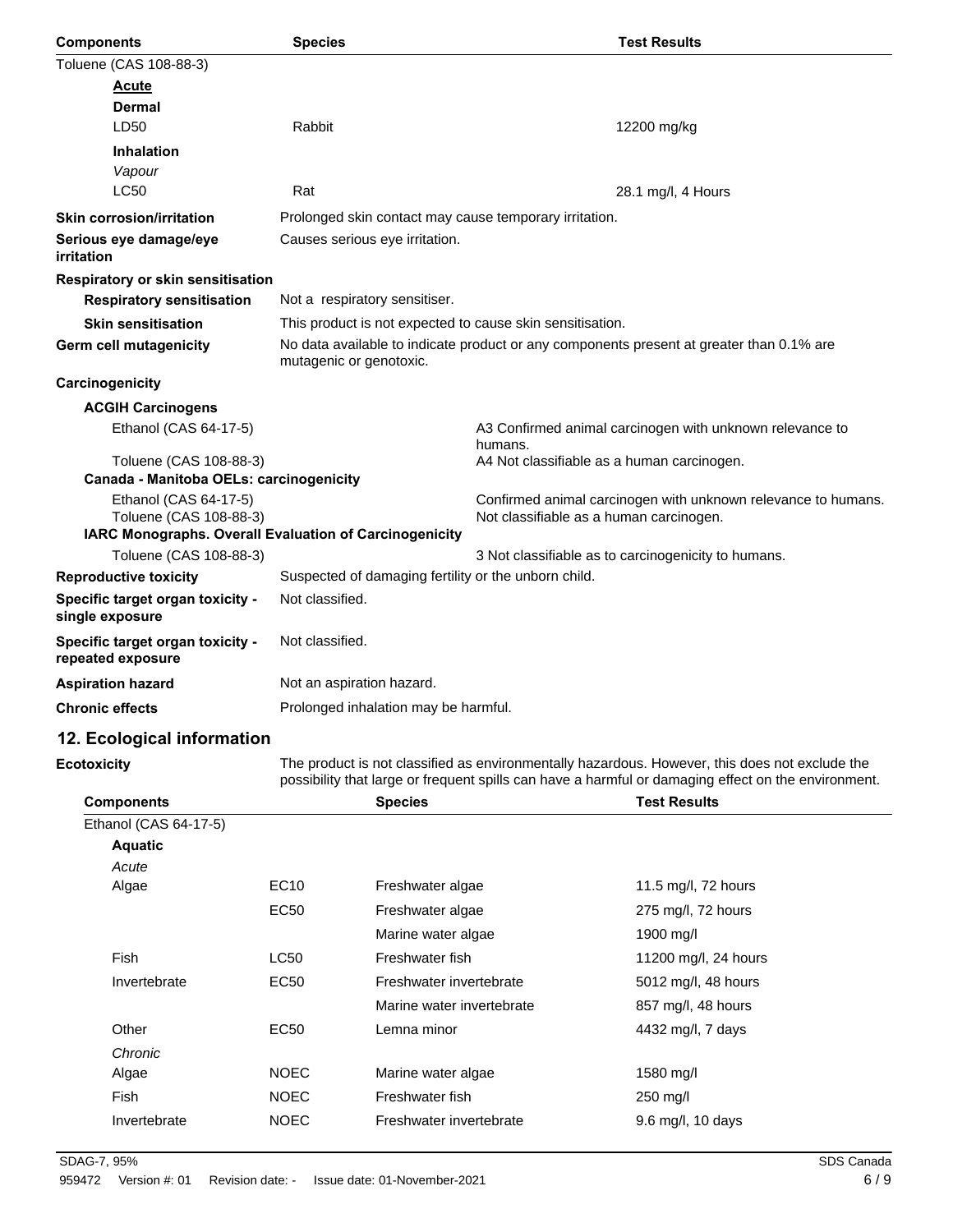| <b>Components</b>                                                           |                                                                                                                                                                                                                        | <b>Species</b>                                         | <b>Test Results</b>                                                                                                                                                                                 |
|-----------------------------------------------------------------------------|------------------------------------------------------------------------------------------------------------------------------------------------------------------------------------------------------------------------|--------------------------------------------------------|-----------------------------------------------------------------------------------------------------------------------------------------------------------------------------------------------------|
|                                                                             |                                                                                                                                                                                                                        | Marine water invertebrate                              | 79 mg/l, 96 hours                                                                                                                                                                                   |
| Other                                                                       | <b>NOEC</b>                                                                                                                                                                                                            | Lemna minor                                            | 280 mg/l, 7 days                                                                                                                                                                                    |
| <b>Other</b>                                                                |                                                                                                                                                                                                                        |                                                        |                                                                                                                                                                                                     |
| Acute                                                                       |                                                                                                                                                                                                                        |                                                        |                                                                                                                                                                                                     |
| Micro-organisms                                                             | <b>LC50</b>                                                                                                                                                                                                            | Micro-organisms                                        | 5800 mg/l, 4 hours                                                                                                                                                                                  |
| <b>Terrestrial</b>                                                          |                                                                                                                                                                                                                        |                                                        |                                                                                                                                                                                                     |
| Acute                                                                       |                                                                                                                                                                                                                        |                                                        |                                                                                                                                                                                                     |
| Plant                                                                       | EC50                                                                                                                                                                                                                   | <b>Terrestrial plant</b>                               | 633 mg/kg dw                                                                                                                                                                                        |
| Toluene (CAS 108-88-3)                                                      |                                                                                                                                                                                                                        |                                                        |                                                                                                                                                                                                     |
| <b>Aquatic</b>                                                              |                                                                                                                                                                                                                        |                                                        |                                                                                                                                                                                                     |
| Acute                                                                       |                                                                                                                                                                                                                        |                                                        |                                                                                                                                                                                                     |
| Crustacea                                                                   | <b>EC50</b>                                                                                                                                                                                                            | Daphnia magna                                          | 11.5 mg/l, 48 hours                                                                                                                                                                                 |
| Fish                                                                        | <b>LC50</b>                                                                                                                                                                                                            | Oncorhynchus kisutch                                   | 5.5 mg/l, 96 hours                                                                                                                                                                                  |
| Chronic                                                                     |                                                                                                                                                                                                                        |                                                        |                                                                                                                                                                                                     |
| Crustacea                                                                   | <b>NOEC</b>                                                                                                                                                                                                            | Ceriodaphnia dubia                                     | $0.74$ mg/l, 7 days                                                                                                                                                                                 |
| Fish                                                                        | <b>NOEC</b>                                                                                                                                                                                                            | Oncorhynchus kisutch                                   | 1.4 mg/l, 40 days                                                                                                                                                                                   |
| Persistence and degradability                                               |                                                                                                                                                                                                                        | Expected to be readily biodegradable.                  |                                                                                                                                                                                                     |
| <b>Bioaccumulative potential</b>                                            |                                                                                                                                                                                                                        | The product is not expected to bioaccumulate.          |                                                                                                                                                                                                     |
| Partition coefficient n-octanol / water (log Kow)<br>Toluene (CAS 108-88-3) |                                                                                                                                                                                                                        | 2.73                                                   |                                                                                                                                                                                                     |
| <b>Mobility in soil</b>                                                     |                                                                                                                                                                                                                        | Expected to be mobile in soil.                         |                                                                                                                                                                                                     |
| <b>Other adverse effects</b>                                                | potential.                                                                                                                                                                                                             |                                                        | The product contains volatile organic compounds which have a photochemical ozone creation                                                                                                           |
| 13. Disposal considerations                                                 |                                                                                                                                                                                                                        |                                                        |                                                                                                                                                                                                     |
| <b>Disposal instructions</b>                                                |                                                                                                                                                                                                                        |                                                        | Collect and reclaim or dispose in sealed containers at licensed waste disposal site. Dispose of<br>contents/container in accordance with local/regional/national/international regulations.         |
| <b>Local disposal regulations</b>                                           |                                                                                                                                                                                                                        | Dispose in accordance with all applicable regulations. |                                                                                                                                                                                                     |
| <b>Hazardous waste code</b>                                                 | The waste code should be assigned in discussion between the user, the producer and the waste<br>disposal company.                                                                                                      |                                                        |                                                                                                                                                                                                     |
| Waste from residues / unused<br>products                                    | Dispose of in accordance with local regulations. Empty containers or liners may retain some<br>product residues. This material and its container must be disposed of in a safe manner (see:<br>Disposal instructions). |                                                        |                                                                                                                                                                                                     |
| <b>Contaminated packaging</b>                                               | disposal.                                                                                                                                                                                                              |                                                        | Since emptied containers may retain product residue, follow label warnings even after container is<br>emptied. Empty containers should be taken to an approved waste handling site for recycling or |
| 14. Transport information                                                   |                                                                                                                                                                                                                        |                                                        |                                                                                                                                                                                                     |
| <b>TDG</b>                                                                  |                                                                                                                                                                                                                        |                                                        |                                                                                                                                                                                                     |
| <b>UN number</b>                                                            | <b>UN1987</b>                                                                                                                                                                                                          |                                                        |                                                                                                                                                                                                     |
| UN proper shipping name<br><b>Transport hazard class(es)</b>                |                                                                                                                                                                                                                        | ALCOHOLS, N.O.S. (Ethanol)                             |                                                                                                                                                                                                     |
| <b>Class</b>                                                                | 3                                                                                                                                                                                                                      |                                                        |                                                                                                                                                                                                     |
| <b>Subsidiary risk</b><br>Packing group                                     | $\overline{a}$<br>Ш                                                                                                                                                                                                    |                                                        |                                                                                                                                                                                                     |

**Special precautions for user** Read safety instructions, SDS and emergency procedures before handling.

SDAG-7, 95% SDS Canada 959472 Version #: 01 Revision date: - Issue date: 01-November-2021 7/9

**UN proper shipping name** Alcohols, n.o.s. (Ethanol)

**Environmental hazards** No.

**UN number** UN1987

**Class** 3

**Subsidiary risk** - **Packing group** II **Environmental hazards** No.

**Transport hazard class(es)**

**IATA**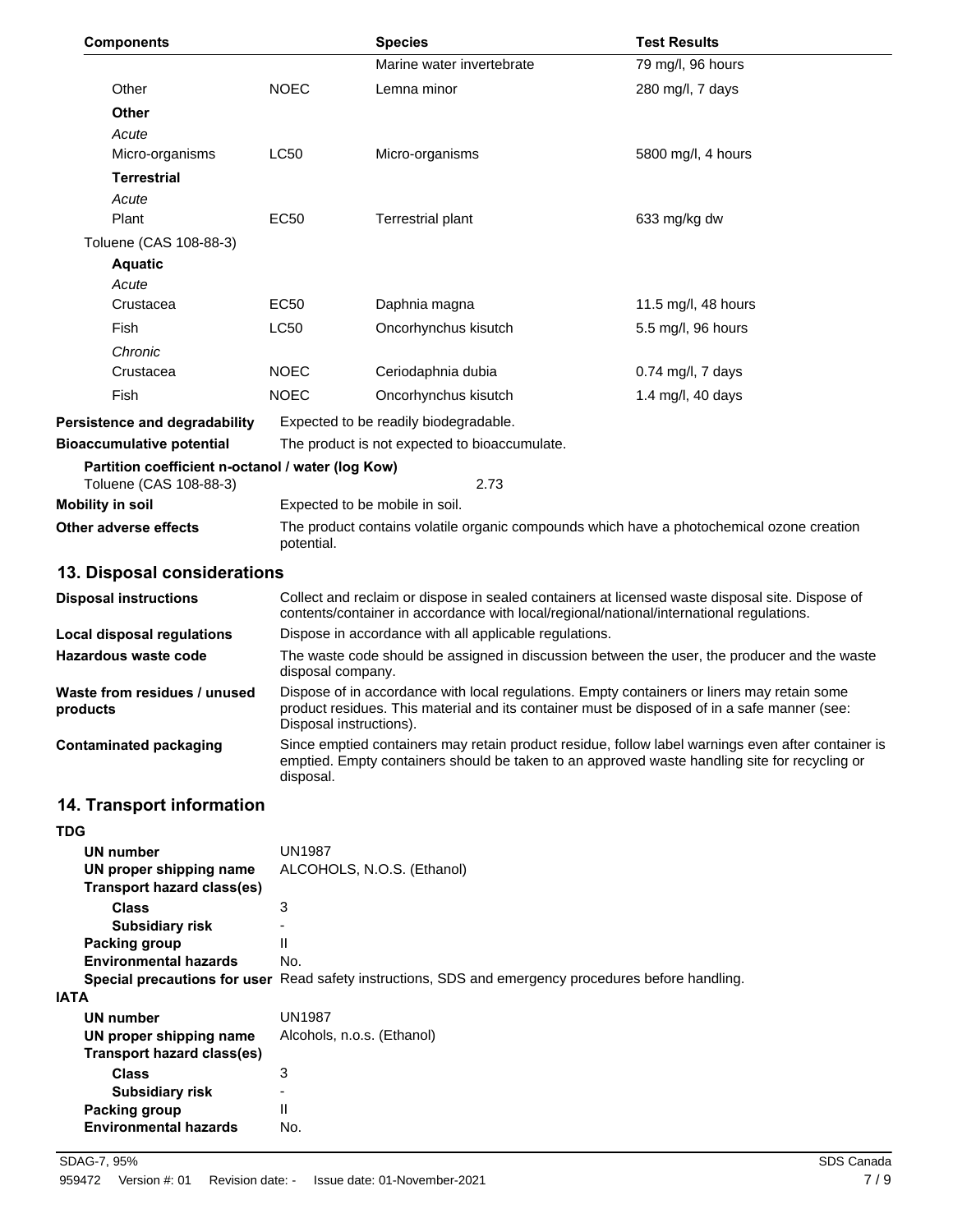**ERG Code** 3L **Special precautions for user** Read safety instructions, SDS and emergency procedures before handling.

|  | w<br>۰. |  |
|--|---------|--|
|  | ۰.      |  |

| <b>IMDG</b>                                    |                                                                                                                                                     |                        |
|------------------------------------------------|-----------------------------------------------------------------------------------------------------------------------------------------------------|------------------------|
| UN number                                      | <b>UN1987</b>                                                                                                                                       |                        |
| UN proper shipping name                        | ALCOHOLS, N.O.S. (Ethanol)                                                                                                                          |                        |
| <b>Transport hazard class(es)</b>              |                                                                                                                                                     |                        |
| <b>Class</b>                                   | 3                                                                                                                                                   |                        |
| <b>Subsidiary risk</b><br><b>Packing group</b> | $\mathbf{H}$                                                                                                                                        |                        |
| <b>Environmental hazards</b>                   |                                                                                                                                                     |                        |
| <b>Marine pollutant</b>                        | No.                                                                                                                                                 |                        |
| <b>EmS</b>                                     | $F-E$ , S-D                                                                                                                                         |                        |
|                                                | Special precautions for user Read safety instructions, SDS and emergency procedures before handling.                                                |                        |
| Transport in bulk according to                 | This product is not intended to be transported in bulk.                                                                                             |                        |
| Annex II of MARPOL 73/78 and<br>the IBC Code   |                                                                                                                                                     |                        |
|                                                |                                                                                                                                                     |                        |
| 15. Regulatory information                     |                                                                                                                                                     |                        |
| <b>Canadian regulations</b>                    | This product has been classified in accordance with the hazard criteria of the HPR and the SDS<br>contains all the information required by the HPR. |                        |
| <b>Controlled Drugs and Substances Act</b>     |                                                                                                                                                     |                        |
| Not regulated.                                 |                                                                                                                                                     |                        |
| Export Control List (CEPA 1999, Schedule 3)    |                                                                                                                                                     |                        |
| Not listed.<br><b>Greenhouse Gases</b>         |                                                                                                                                                     |                        |
| Not listed.                                    |                                                                                                                                                     |                        |
|                                                | Ontario. Toxic Substances. Toxic Reduction Act, 2009. Regulation 455/09 (July 1, 2011)                                                              |                        |
| Toluene (CAS 108-88-3)                         |                                                                                                                                                     |                        |
| <b>Precursor Control Regulations</b>           |                                                                                                                                                     |                        |
| Toluene (CAS 108-88-3)                         | Class B                                                                                                                                             |                        |
| <b>International regulations</b>               |                                                                                                                                                     |                        |
| <b>Stockholm Convention</b>                    |                                                                                                                                                     |                        |
| Not applicable.                                |                                                                                                                                                     |                        |
| <b>Rotterdam Convention</b>                    |                                                                                                                                                     |                        |
| Not applicable.                                |                                                                                                                                                     |                        |
| <b>Kyoto Protocol</b>                          |                                                                                                                                                     |                        |
| Not applicable.                                |                                                                                                                                                     |                        |
| <b>Montreal Protocol</b>                       |                                                                                                                                                     |                        |
| Not applicable.<br><b>Basel Convention</b>     |                                                                                                                                                     |                        |
| Not applicable.                                |                                                                                                                                                     |                        |
|                                                |                                                                                                                                                     |                        |
| <b>International Inventories</b>               |                                                                                                                                                     |                        |
| Country(s) or region                           | <b>Inventory name</b>                                                                                                                               | On inventory (yes/no)* |
| Australia                                      | Australian Inventory of Industrial Chemicals (AICIS)                                                                                                | Yes                    |
| Canada                                         | Domestic Substances List (DSL)                                                                                                                      | Yes                    |
| Canada                                         | Non-Domestic Substances List (NDSL)                                                                                                                 | No                     |
| China                                          | Inventory of Existing Chemical Substances in China (IECSC)                                                                                          | Yes                    |
| Europe                                         | European Inventory of Existing Commercial Chemical<br>Substances (EINECS)                                                                           | Yes                    |
| Europe                                         | European List of Notified Chemical Substances (ELINCS)                                                                                              | No                     |
| Japan                                          | Inventory of Existing and New Chemical Substances (ENCS)                                                                                            | Yes                    |
| Korea                                          | Existing Chemicals List (ECL)                                                                                                                       | Yes                    |
| New Zealand                                    | New Zealand Inventory                                                                                                                               | Yes                    |
| Philippines                                    | Philippine Inventory of Chemicals and Chemical Substances<br>(PICCS)                                                                                | Yes                    |
|                                                |                                                                                                                                                     |                        |